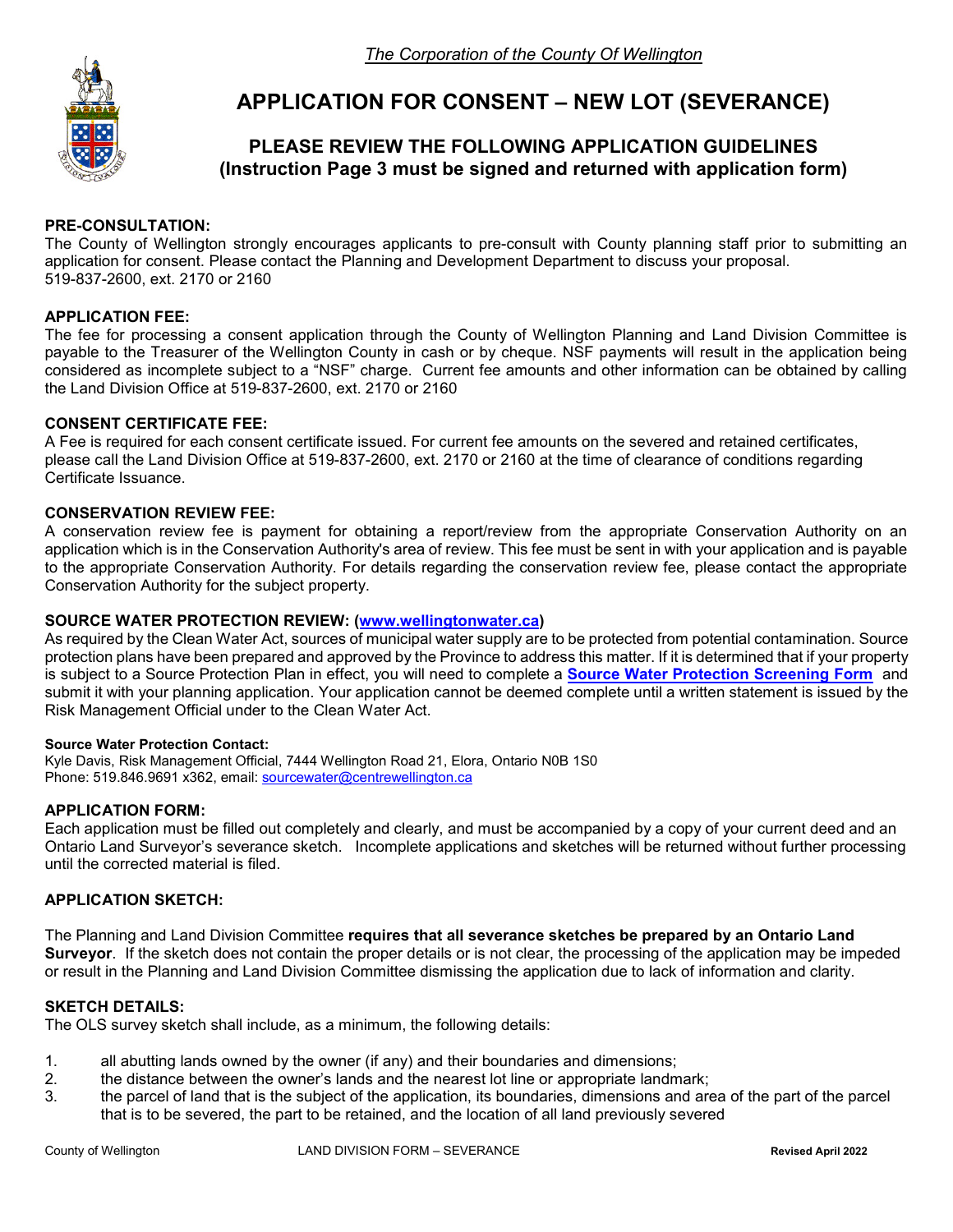- 4. the approximate location of all natural and artificial features on the subject lands (e.g. buildings, railway, highways, watercourses, drainage ditches, banks, wetlands, wooded areas, wells and septic tanks), and the location of any of these features on adjacent lands that may affect this application;
- 5. the existing uses of adjoining land (e.g. residential, agricultural, extractive, cottage, commercial, etc.);the location, width and names of all road allowances, right-of-ways, streets or highways within or abutting the property and indicating whether they are public traveled roads, private roads, rights-of-way or unopened road allowances, boat docking and parking facilities on mainland where access is by water;
- 6. the location of any propane operation within 750 metres of the proposed subject lands;<br>7. the location and nature of any restrictive covenant or easement affecting the subject land
- the location and nature of any restrictive covenant or easement affecting the subject lands;
- 8. the location of all barns, livestock operations, and manure storage areas within 500 metres of the proposed lot;
- 9. the location of the subject lands within the local municipality.

#### **Please provide sketch no larger than 11" x 17.**

**MEASUREMENTS:** Measurements may be expressed in metric or imperial units

#### **ROAD NAMES, CIVIC ADDRESSES:**

Please use the street names and property addresses on the O.L.S. sketch which have been adopted by local municipalities as the civic address of the property which is the subject of the application.

#### **MINIMUM DISTANCE SEPARATION FORM:**

The applicant is required to **complete and submit** [Farm Data Sheets](https://www.wellington.ca/en/resident-services/resources/Planning/Development-Applications/MDS1-Farm-Data-Sheet-Dec-2019-VER.pdf) (available from the County of Wellington) for all barns within 500 metres of the lot to be severed. This information will facilitate evaluation of MDS requirements. Please ask for this supplemental information package when you obtain an application form for severances in the rural areas (areas outside cities, towns, villages, hamlets, etc.) NOTE: The Farm Data information must be current at the time of submission.

#### **FARM INFORMATION FORM:**

This form is used to help determine whether an application to sever a surplus farm dwelling is consistent with the Provincial Policy Statement and conforms to the County Official Plan. (See Question #26 in application form).

#### **LIST OF NEIGHBOURS:**

A submission of complete names and mailing addresses with postal codes of each owner within 60 metres of the subject land must be submitted with application. This list is to be generated, dated and signed by staff of the local municipality as being the most current information.

#### **POSTING OF "NOTICE CARDS":**

Yellow "Notice Cards" will be mailed to you after your application has been accepted by the Land Division Staff as being complete. These "Notice Cards" are then to be posted immediately on stakes at each front corner of the proposed lot to be severed, and are to remain there until the appeal period on the Planning and Land Division Committee's decision has been completed. This assists the reporting agencies in visiting the site and in preparing their reports, and for notifying the public of the proposed application. **Check frequently to ensure that the cards are in place.** If the "Notice Cards" are determined to have not been posted for this time frame, the Planning and Land Division Committee is not in a position to consider the application.

#### **ATTENDANCE AT LAND DIVISION MEETING:**

Applicants are encouraged to attend when the Planning and Land Division Committee considers the application. If the applicant or authorized agent does not attend, the Committee will still consider the application on the assigned day unless notice has been received by Land Division Staff that representation cannot be made for the assigned day and time. In the matter of "expedited files", no attendance before the Planning and Land Division Committee is required.

### **\*\* NEW – REQUEST FOR ADDITIONAL CERTIFICATES OF OFFICIAL\*\***

#### *PLANNING ACT REVISION SECTION 53*

*(42.1) If a consent has been given under this section to a conveyance of a part of a parcel of land and the consent did not stipulate that subsection 50(3) or (5) applies to any subsequent conveyance or other transaction, the clerk of the municipality or the Minister, as the case may be, shall give the same form of certificate descripted in subsection (42) to the applicant for the retained land resulting from the consent, if the applicant, in making the application for consent,* 

- *(a) requests that the certificate be given; and*
- *(b) provides a registrable legal description of the retained lands*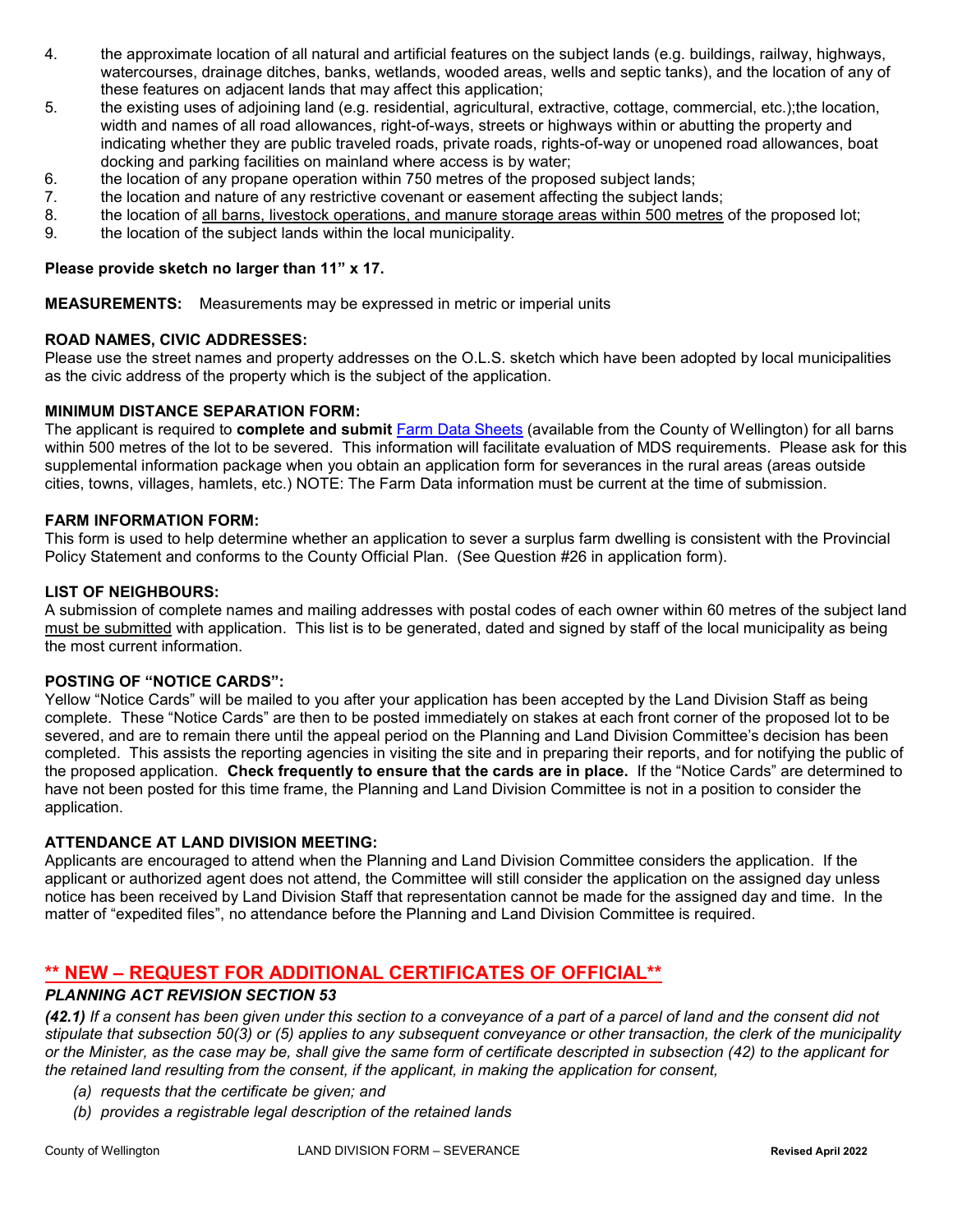#### **Please Note:**

- **This request is to be made at the time of application being submitted.**
- **A FEE is required for each consent certificate issued. For current fee amounts on the severed and retained certificates, call the Land Division Office at 519-837-2600, ext. 2170 or 2160 at the time of Certificate Issuance**
- **For Each Certificate Requested - the Owners solicitor will provide a completed electronic transfer document in preparation and provide an undertaking in writing to provide a copy of the registered deed within 30 days of the date of registration.**

#### **FURTHER INFORMATION:**

County of Wellington Planning and Land Division 74 Woolwich St. Guelph, Ontario N1H 3T9 Telephone: 519-837-2600, Ext. 2170 or 2160 Fax: 519-837-3875

#### **SIGNATURE OF PERSON WHO COMPLETED THE ATTACHED APPLICATION FORM:**

**I hereby acknowledge that I have read these instructions and have prepared this application to the best of my knowledge in accordance with these instructions:**

**Owner, Purchaser, Applicant, Authorized Agent Date Date**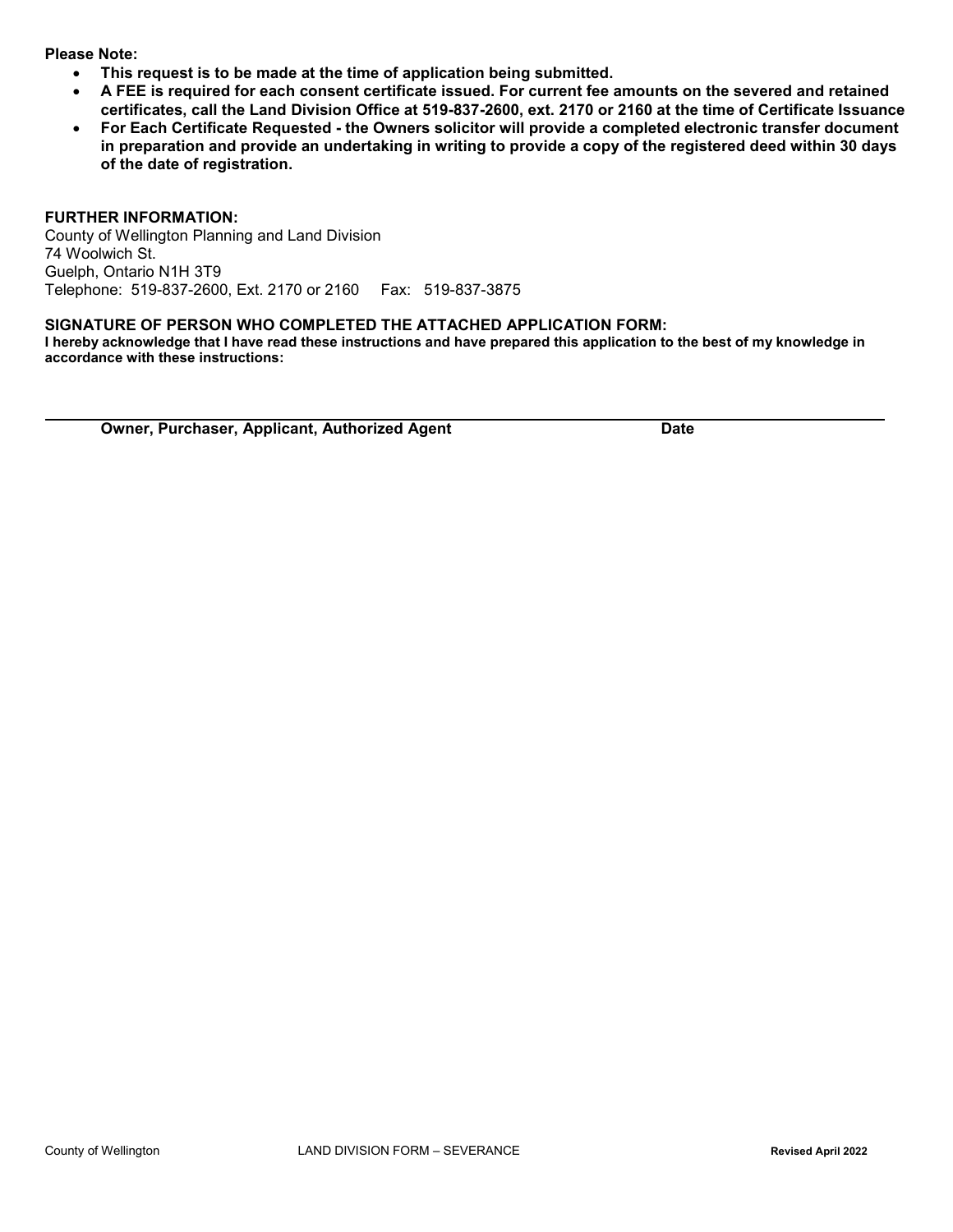|    | <b>APPLICATION FOR CONSENT</b>                                                                                                                                                                                                      |        | <b>Ontario Planning Act</b>                     |  |  |  |  |  |  |  |  |
|----|-------------------------------------------------------------------------------------------------------------------------------------------------------------------------------------------------------------------------------------|--------|-------------------------------------------------|--|--|--|--|--|--|--|--|
| 1. | <b>Approval Authority:</b>                                                                                                                                                                                                          |        |                                                 |  |  |  |  |  |  |  |  |
|    | County of Wellington Planning and Land Division Committee                                                                                                                                                                           |        | Required Fee: \$<br>Fee Received: ____________  |  |  |  |  |  |  |  |  |
|    | County of Wellington Administration Centre<br>74 Woolwich Street, GUELPH, Ontario N1H 3T9                                                                                                                                           |        | File No.<br><u> Listen van die Stad van die</u> |  |  |  |  |  |  |  |  |
|    | Phone: 519-837-2600, ext. 2170 or 2160 Fax: 519-837-3875                                                                                                                                                                            |        | Accepted as Complete on: ____________           |  |  |  |  |  |  |  |  |
|    | A COPY OF YOUR CURRENT DEED MUST BE SUBMITTED WITH THIS APPLICATION                                                                                                                                                                 |        |                                                 |  |  |  |  |  |  |  |  |
| 2. |                                                                                                                                                                                                                                     |        |                                                 |  |  |  |  |  |  |  |  |
|    |                                                                                                                                                                                                                                     |        |                                                 |  |  |  |  |  |  |  |  |
|    |                                                                                                                                                                                                                                     |        |                                                 |  |  |  |  |  |  |  |  |
|    | NOTE: if application submitted by purchaser, a copy of the signed "Purchase/Sale agreement" is required.                                                                                                                            |        |                                                 |  |  |  |  |  |  |  |  |
|    |                                                                                                                                                                                                                                     |        |                                                 |  |  |  |  |  |  |  |  |
|    |                                                                                                                                                                                                                                     |        |                                                 |  |  |  |  |  |  |  |  |
|    |                                                                                                                                                                                                                                     |        |                                                 |  |  |  |  |  |  |  |  |
|    |                                                                                                                                                                                                                                     |        |                                                 |  |  |  |  |  |  |  |  |
|    | Phone No. <u>________________________________</u><br>(c) Name and Address of Owner's Authorized Agent:                                                                                                                              |        |                                                 |  |  |  |  |  |  |  |  |
|    |                                                                                                                                                                                                                                     |        |                                                 |  |  |  |  |  |  |  |  |
|    | <b>Phone No.</b> The contract of the contract of the contract of the contract of the contract of the contract of the contract of the contract of the contract of the contract of the contract of the contract of the contract of th | Email: | <u> 1989 - Johann Barbara, martin a</u>         |  |  |  |  |  |  |  |  |
|    | (d) All Communication to be directed to:                                                                                                                                                                                            |        |                                                 |  |  |  |  |  |  |  |  |
|    | REGISTERED OWNER/PURCHASER [ ]       APPLICANT [ ]                                                                                                                                                                                  |        | AGENT [ ]                                       |  |  |  |  |  |  |  |  |
|    | (e) Notice Cards Posted by:                                                                                                                                                                                                         |        |                                                 |  |  |  |  |  |  |  |  |
|    | REGISTERED OWNER/PURCHASER [ ]       APPLICANT [ ]                                                                                                                                                                                  |        | <b>AGENT</b> [ ]                                |  |  |  |  |  |  |  |  |
|    | (f) Number of Certificates Requested __________(Please see information pages)                                                                                                                                                       |        |                                                 |  |  |  |  |  |  |  |  |
|    | Type and Purpose of Proposed Transaction: (Check off appropriate box & provide short explanation)                                                                                                                                   |        |                                                 |  |  |  |  |  |  |  |  |
| 3. | RURAL RESIDENTIAL[ ] AGRICULTURAL[ ] URBAN RESIDENTIAL[ ] COMMERCIAL/INDUSTRIAL[ ]                                                                                                                                                  |        |                                                 |  |  |  |  |  |  |  |  |

**(a)** If known, the name of person to whom the land or an interest in the land is to be transferred, charged or leased.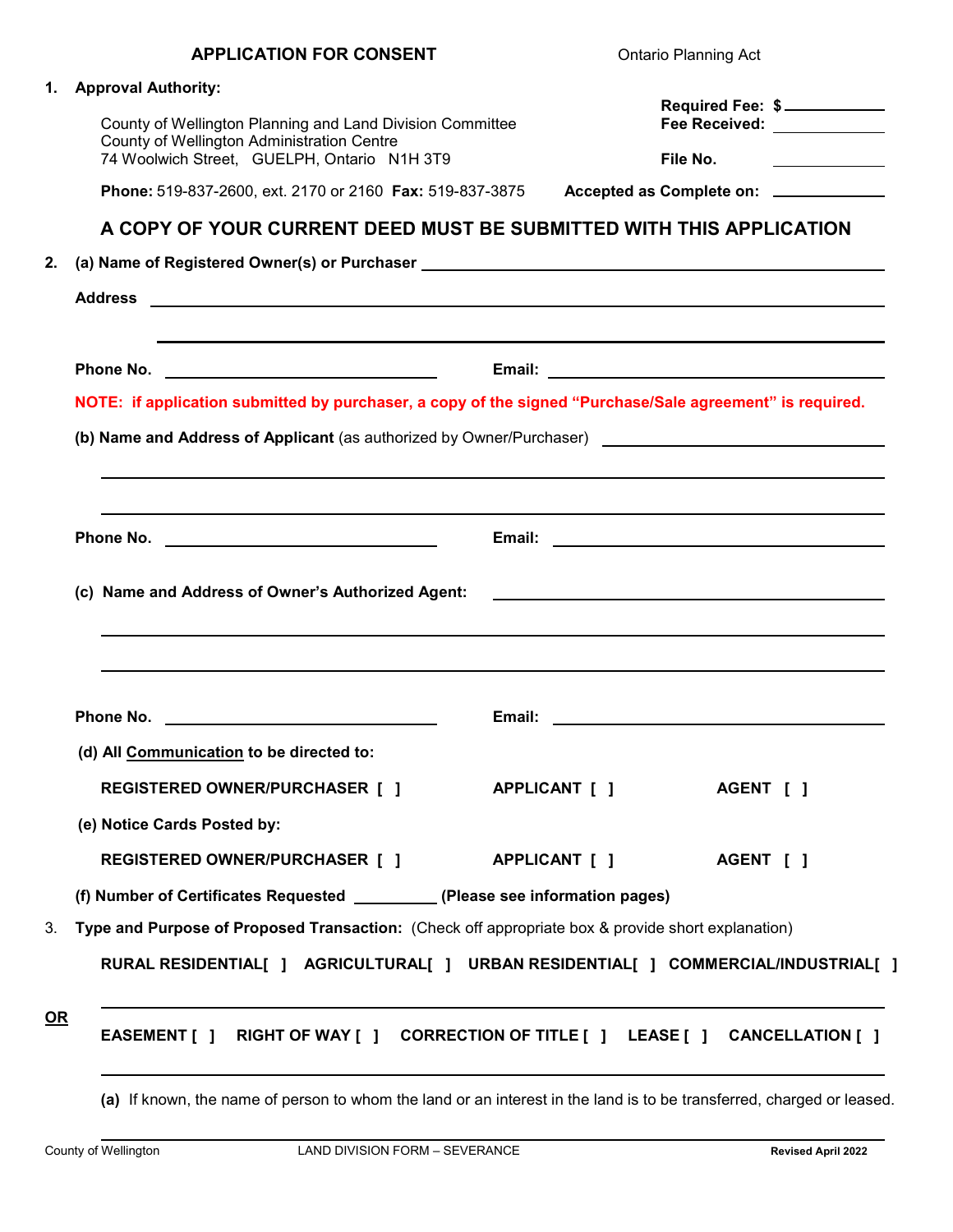# **4. (a) Location of Land in the County of Wellington:**

| <u> 1980 - Johann Barnett, fransk politik (</u>                                                                                                                                                                                      |
|--------------------------------------------------------------------------------------------------------------------------------------------------------------------------------------------------------------------------------------|
| Registered Plan No. _____________________________                                                                                                                                                                                    |
| Reference Plan No. _____________________________                                                                                                                                                                                     |
| Civic Address <b>Contract Contract Contract Contract Contract Contract Contract Contract Contract Contract Contract Contract Contract Contract Contract Contract Contract Contract Contract Contract Contract Contract Contract </b> |
|                                                                                                                                                                                                                                      |
| Description of Land intended to be <b>SEVERED:</b><br>Metric [ ]<br>Imperial [ ]                                                                                                                                                     |
|                                                                                                                                                                                                                                      |
| Existing Use(s) <b>Existing</b> Use(s)                                                                                                                                                                                               |
|                                                                                                                                                                                                                                      |
|                                                                                                                                                                                                                                      |
| Proposed [ ]<br>Existing [ ]<br>[ ] Right-of-way<br>[ ] Private road<br>[ ] Municipal road, maintained year round [ ] Crown access road<br>[ ] Water access<br>[ ] Other                                                             |
| ,我们也不会有什么。""我们的人,我们也不会有什么?""我们的人,我们也不会有什么?""我们的人,我们也不会有什么?""我们的人,我们也不会有什么?""我们的人<br>Type of water supply - Existing [ ] Proposed [ ] (check appropriate space)<br>[ ] Municipally owned and operated piped water system              |
|                                                                                                                                                                                                                                      |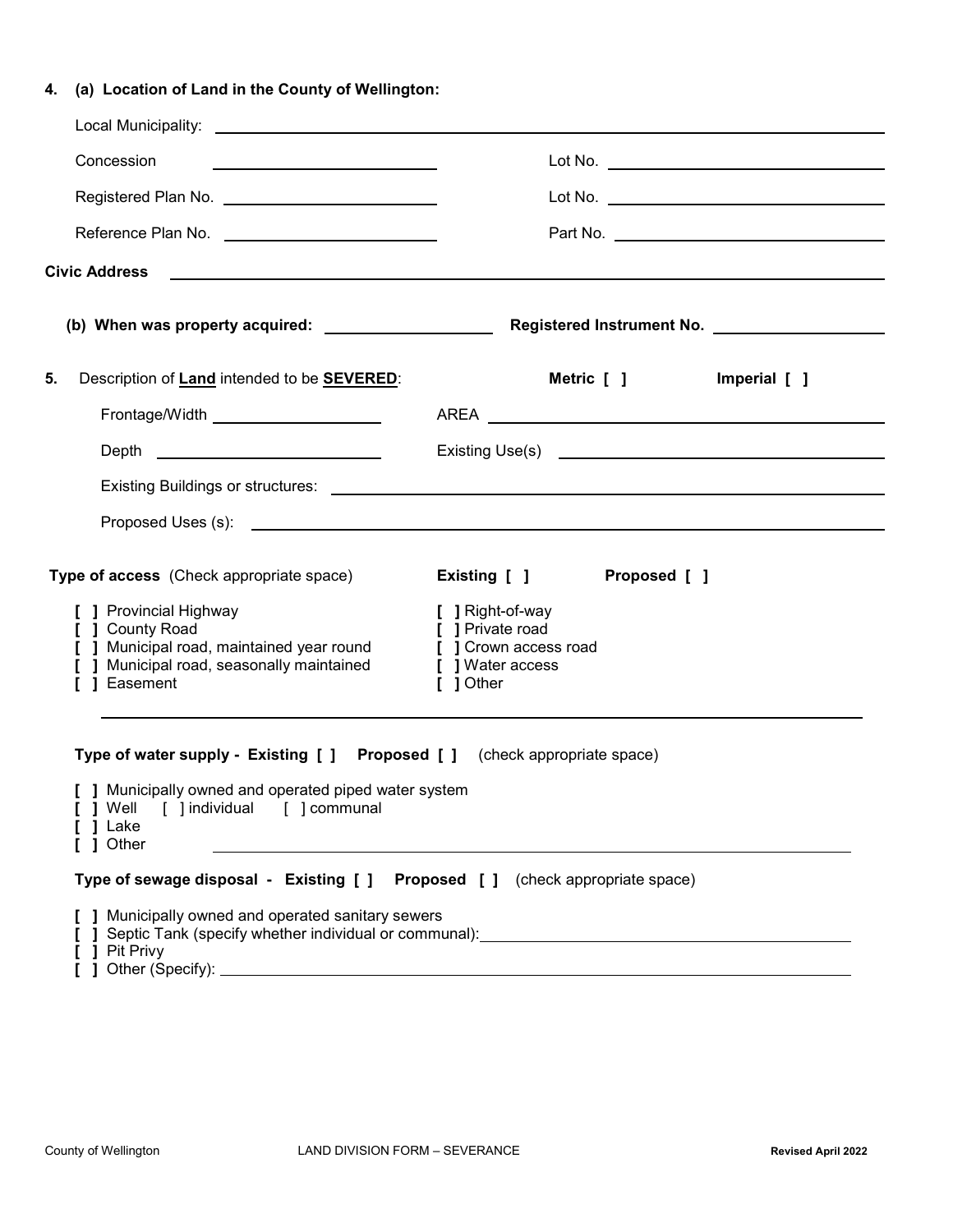| 6.    | Description of Land intended to be RETAINED:                                                                                                                                                                                                                                                               | Metric [ ]                                                                                       | Imperial [ ] |                                         |        |  |
|-------|------------------------------------------------------------------------------------------------------------------------------------------------------------------------------------------------------------------------------------------------------------------------------------------------------------|--------------------------------------------------------------------------------------------------|--------------|-----------------------------------------|--------|--|
|       | Frontage/Width New York 1997                                                                                                                                                                                                                                                                               | AREA                                                                                             |              |                                         |        |  |
|       | Depth _____________________________                                                                                                                                                                                                                                                                        |                                                                                                  |              |                                         |        |  |
|       |                                                                                                                                                                                                                                                                                                            |                                                                                                  |              |                                         |        |  |
|       |                                                                                                                                                                                                                                                                                                            |                                                                                                  |              |                                         |        |  |
|       | <b>Type of access</b> (Check appropriate space)                                                                                                                                                                                                                                                            | Existing [ ] Proposed [ ]                                                                        |              |                                         |        |  |
|       | [ ] Provincial Highway<br>[ ] County Road<br>[ ] Municipal road, maintained year round<br>[ ] Municipal road, seasonally maintained<br>] Easement                                                                                                                                                          | [ ] Right-of-way<br>[ ] Private road<br>[ ] Crown access road<br>[ ] Water access<br>$[$ ] Other |              |                                         |        |  |
|       | Type of water supply - Existing [ ] Proposed [ ] (check appropriate space)                                                                                                                                                                                                                                 |                                                                                                  |              |                                         |        |  |
|       | [ ] Municipally owned and operated piped water system<br>[ ] Well [ ] individual [ ] communal<br>[ ] Lake<br>$\begin{bmatrix} 1 \end{bmatrix}$ Other                                                                                                                                                       |                                                                                                  |              |                                         |        |  |
|       | Type of sewage disposal - Existing [ ] Proposed [ ] (check appropriate space)                                                                                                                                                                                                                              |                                                                                                  |              |                                         |        |  |
|       | [ ] Municipally owned and operated sanitary sewers<br>[ ] Pit Privy                                                                                                                                                                                                                                        |                                                                                                  |              |                                         |        |  |
| 7.    | Is there an agricultural operation, (either a barn, manure storage, abattoir, livestock area or stockyard) within 500 metres<br>of the Subject lands (severed and retained parcels)?<br>*If yes, see sketch requirements and the application must be accompanied by a MINIMUM DISTANCE<br>SEPARATION FORM. |                                                                                                  | YES [ ]      |                                         | NO [ ] |  |
| 8.    | Is there a landfill within 500 metres [1640 feet]?                                                                                                                                                                                                                                                         |                                                                                                  | YES [ ]      |                                         | NO [ ] |  |
| 9. a) | Is there a sewage treatment plant or waste stabilization plant within 500 metres [1640']? YES $[ ]$                                                                                                                                                                                                        |                                                                                                  |              |                                         | NO [ ] |  |
|       | 10. Is there a Provincially Significant Wetland (e.g. swamp, bog) located on the lands to be retained or to be severed or<br>within 120 metres [394 feet]?                                                                                                                                                 |                                                                                                  | YES          | $\begin{smallmatrix} \end{smallmatrix}$ | NO [ ] |  |
|       | 11. Is there any portion of the land to be severed or to be retained located within a floodplain?                                                                                                                                                                                                          |                                                                                                  | YES [ ]      |                                         | NO [ ] |  |
|       | 12. Is there a provincial park or are there Crown Lands within 500 metres [1640']?                                                                                                                                                                                                                         |                                                                                                  | YES [ ]      |                                         | NO [ ] |  |
|       | 13. Is any portion of the land to be severed or retained within a rehabilitated mine/pit site?                                                                                                                                                                                                             |                                                                                                  | YES [ ]      |                                         | NO [ ] |  |
|       | 14. Is there an active or abandoned mine, quarry or gravel pit within 500 metres [1640']?                                                                                                                                                                                                                  |                                                                                                  | YES [ ]      |                                         | NO [ ] |  |
|       | 15. Is there a noxious industrial use within 500 meteres [1640']?                                                                                                                                                                                                                                          |                                                                                                  | YES [ ]      |                                         | NO [ ] |  |
|       | 16. Is there an active or abandoned principal or secondary railway within 500 metres [1640']?                                                                                                                                                                                                              |                                                                                                  | YES [ ]      |                                         | NO [ ] |  |
|       | <b>Name of Rail Line Company:</b>                                                                                                                                                                                                                                                                          |                                                                                                  |              |                                         |        |  |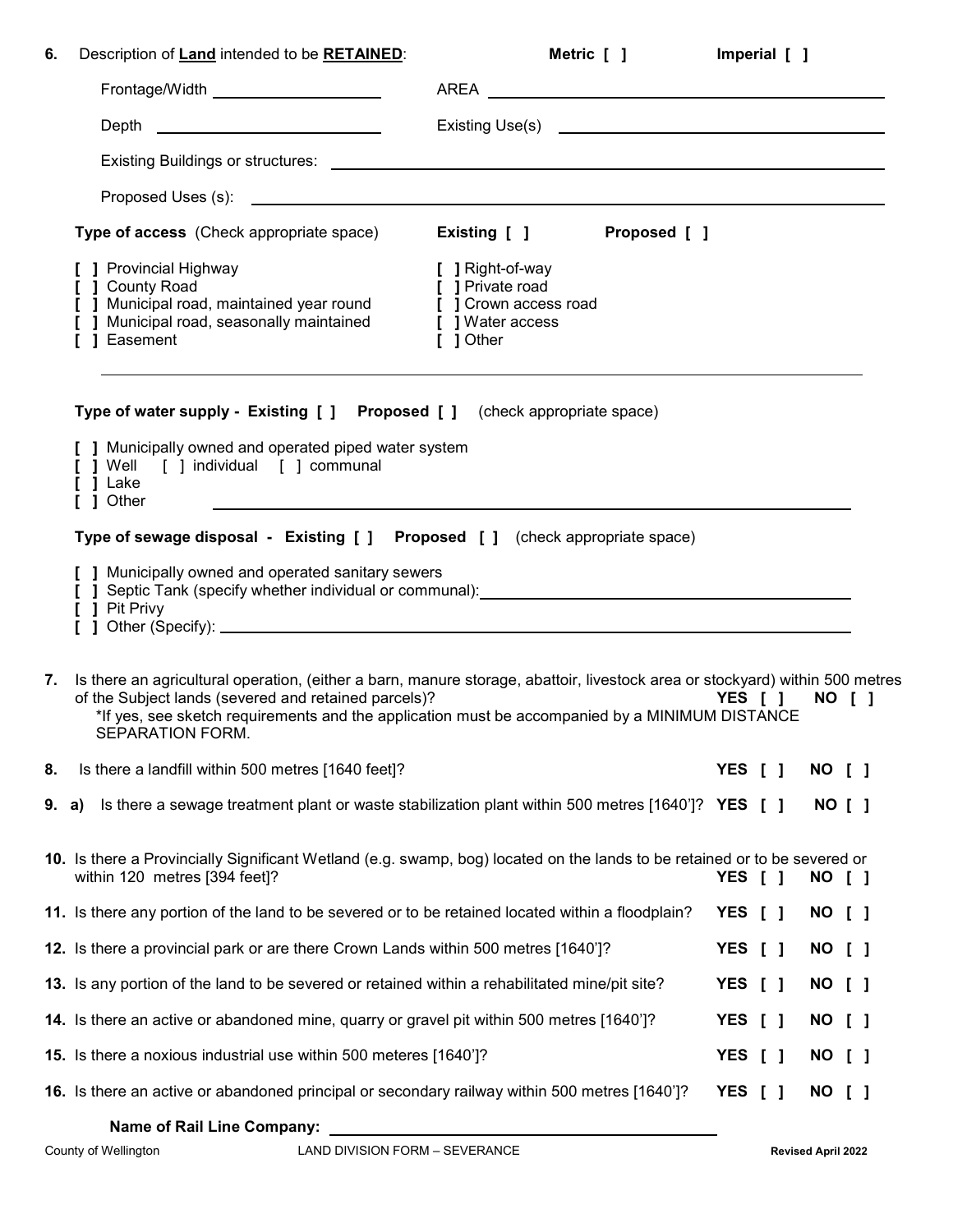|               |    | 17. Is there an airport or aircraft landing strip nearby?                                                                                                                                                                                                     |                            |  |        |  | YES [ ]                    |             | NO [ ] |
|---------------|----|---------------------------------------------------------------------------------------------------------------------------------------------------------------------------------------------------------------------------------------------------------------|----------------------------|--|--------|--|----------------------------|-------------|--------|
|               |    | 18. Is there a propane retail outlet, propane filling tank, cardlock/keylock or private propane outlet/container refill centre<br>within 750 metres of the proposed subject lands?                                                                            |                            |  |        |  | YES [ ]                    |             | NO [ ] |
|               |    | <b>19. PREVIOUS USE INFORMATION:</b>                                                                                                                                                                                                                          |                            |  |        |  |                            |             |        |
|               |    | a) Has there been an industrial use(s) on the site?                                                                                                                                                                                                           | YES [ ]                    |  | NO [ ] |  |                            | UNKNOWN [ ] |        |
|               |    | If YES, what was the nature and type of industrial use(s)?                                                                                                                                                                                                    |                            |  |        |  |                            |             |        |
|               | b) | Has there been a commercial use(s) on the site?                                                                                                                                                                                                               | YES [ ]                    |  | NO [ ] |  |                            | UNKNOWN [ ] |        |
|               |    | If YES, what was the nature and type of the commercial use(s)                                                                                                                                                                                                 |                            |  |        |  |                            |             |        |
|               | C) | Has fill been brought to and used on the site (other than fill to accommodate septic systems or residential<br>landscaping?)                                                                                                                                  | YES [ ] NO [ ] UNKNOWN [ ] |  |        |  |                            |             |        |
|               | d) | Has there been commercial petroleum or other fuel storage on the site, underground fuel storage, or has the site<br>been used for a gas station at any time, or railway siding? YES [ ] NO [ ] UNKNOWN [ ]                                                    |                            |  |        |  |                            |             |        |
|               |    |                                                                                                                                                                                                                                                               |                            |  |        |  |                            |             |        |
|               |    | 20. Is this a resubmission of a previous application?                                                                                                                                                                                                         |                            |  |        |  | YES [ ]                    |             | NO [ ] |
|               |    | If YES, is it identical [ ] or changed [ ] Provide previous File Number _________                                                                                                                                                                             |                            |  |        |  |                            |             |        |
| <b>21.</b> a) |    | Has any severance activity occurred on the land from the holding which existed as of March 1, 2005 and as<br>registered in the Land Registry/Land Titles Office?                                                                                              |                            |  |        |  | YES [ ]                    |             | NO [ ] |
|               | b) | If the answer in (a) is YES, please indicate the previous severance(s) on the required sketch and provide:<br>Transferee's Name, Date of the Transfer and Use of Parcel Transferred.                                                                          |                            |  |        |  |                            |             |        |
|               |    | 22. Has the parcel intended to be severed ever been, or is it now, the subject of an application for a plan of subdivision or<br>other Consent or approval under the Planning Act or its predecessors?                                                        |                            |  |        |  | YES [ ] NO [ ] UNKNOWN [ ] |             |        |
|               |    | 23. Under a separate application, is the Owner, applicant, or agent applying for additional consents on this holding<br>simultaneously with this application?                                                                                                 |                            |  |        |  | YES [ ]                    |             | NO [ ] |
|               |    | 24. Provide explanation of how the application is consistent with the Provincial Policy Statement.                                                                                                                                                            |                            |  |        |  |                            |             |        |
|               |    |                                                                                                                                                                                                                                                               |                            |  |        |  |                            |             |        |
|               |    | 25. In addition to Places to Grow (Provincial Growth Plan), is the subject land within an area of land designated under the<br>Greenbelt Plan? Provide explanation of how the application conforms or does not conflict with the Provincial plan or<br>plans. |                            |  |        |  |                            |             |        |
|               |    |                                                                                                                                                                                                                                                               |                            |  |        |  |                            |             |        |

**26.** a) Indicate the existing **County Official Plan** designation(s) of the subject land, and provide explanation of how the application conforms with the Official Plan (severed and retained).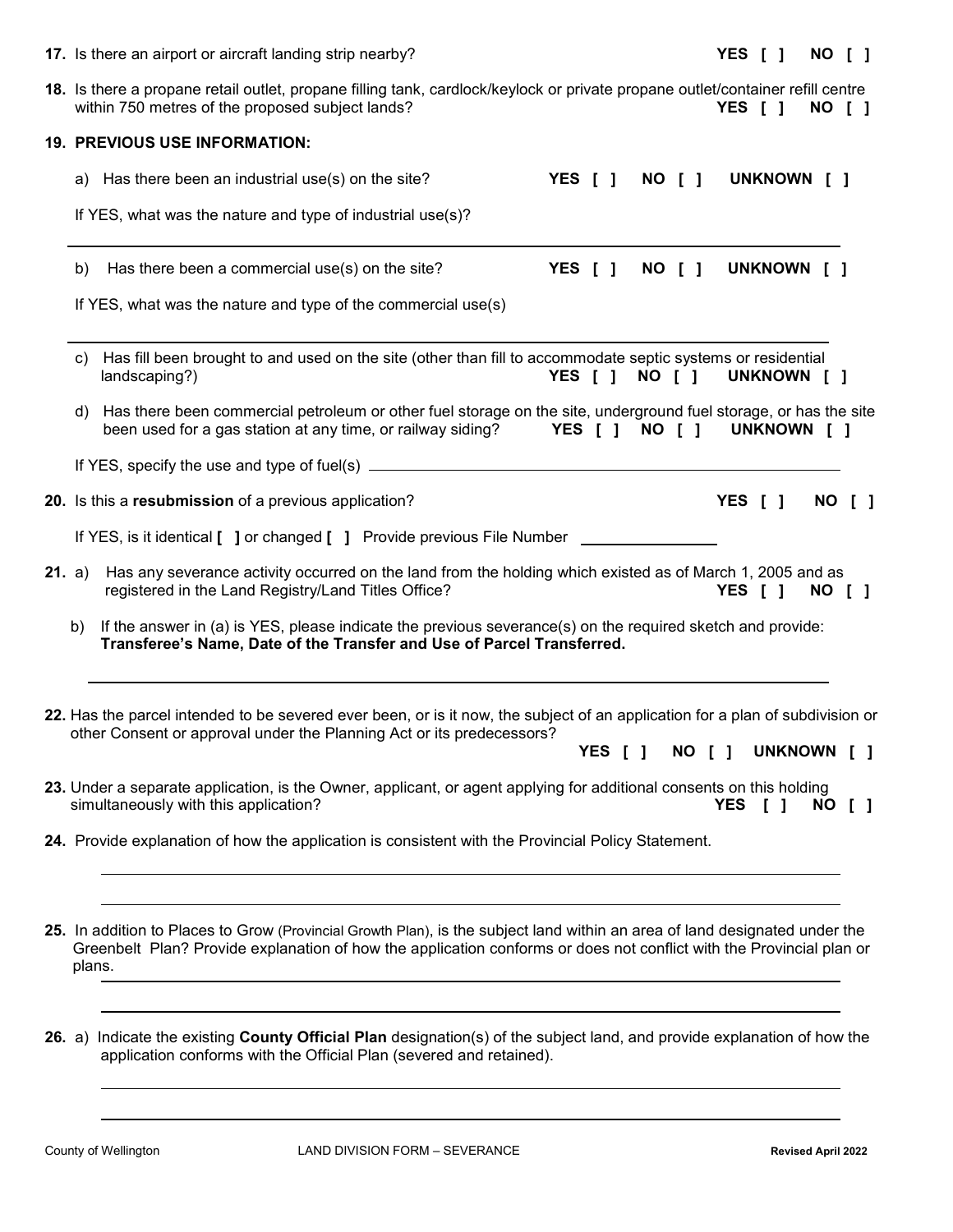| b)       |        | the application conforms with the Official Plan (severed and retained).                                                                       |                                                    |         |        |  |                    | Indicate the existing Local Official Plan (if any) designation(s) of the subject land, and provide explanation of how                                                                                                               |         |               |               |        |
|----------|--------|-----------------------------------------------------------------------------------------------------------------------------------------------|----------------------------------------------------|---------|--------|--|--------------------|-------------------------------------------------------------------------------------------------------------------------------------------------------------------------------------------------------------------------------------|---------|---------------|---------------|--------|
| C)       |        | please indicate the Amendment Number and the applicable file number(s).                                                                       |                                                    |         |        |  |                    | If this consent relates directly to an Official Plan Amendment(s) currently under review by an approval authority,                                                                                                                  |         |               |               |        |
|          |        |                                                                                                                                               |                                                    |         |        |  |                    |                                                                                                                                                                                                                                     |         |               |               |        |
|          |        | 27. Is the subject land a proposed surplus farm dwelling?*                                                                                    |                                                    |         |        |  |                    |                                                                                                                                                                                                                                     | YES [ ] |               |               | NO [ ] |
|          |        |                                                                                                                                               |                                                    |         |        |  |                    | *If yes, an application to sever a surplus farm dwelling must be accompanied by a FARM INFORMATION FORM.                                                                                                                            |         |               |               |        |
|          |        |                                                                                                                                               |                                                    |         |        |  |                    |                                                                                                                                                                                                                                     |         |               |               |        |
|          |        | 29. Does the proposal for the subject lands conform to the existing zoning?                                                                   |                                                    |         |        |  |                    |                                                                                                                                                                                                                                     | YES [ ] |               | <b>NO [ ]</b> |        |
|          | If NO, |                                                                                                                                               | a) has an application been made for re-zoning?     |         |        |  |                    | YES [ ] NO [ ] File Number _____________                                                                                                                                                                                            |         |               |               |        |
|          |        | b)                                                                                                                                            | has an application been made for a minor variance? | YES [ ] | NO [ ] |  | <b>File Number</b> |                                                                                                                                                                                                                                     |         |               |               |        |
|          |        |                                                                                                                                               |                                                    |         |        |  |                    | 30. Are the lands subject to any mortgages, easements, right-of-ways or other charges? YES [ ]                                                                                                                                      |         |               | NO [ ]        |        |
|          |        | If the answer is YES, please provide a copy of the relevant instrument.<br>For mortgages just provide complete name and address of Mortgagee. |                                                    |         |        |  |                    |                                                                                                                                                                                                                                     |         |               |               |        |
|          |        | this is not applicable to your application, please state "not Applicable"                                                                     |                                                    |         |        |  |                    | Questions 31 - 34 must be answered for Applications for severance in the Rural/Agricultural Area -- Otherwise, if                                                                                                                   |         |               |               |        |
|          |        | 31. Type of Farm Operation conducted on these subject lands:                                                                                  |                                                    |         |        |  |                    |                                                                                                                                                                                                                                     |         |               |               |        |
|          | Type:  |                                                                                                                                               |                                                    |         |        |  |                    | Dairy [ ] Beef Cattle [ ] Swine [ ] Poultry [ ] Other [ ]                                                                                                                                                                           |         |               |               |        |
|          |        |                                                                                                                                               |                                                    |         |        |  |                    |                                                                                                                                                                                                                                     |         |               |               |        |
|          |        |                                                                                                                                               |                                                    |         |        |  |                    | 32. Dimensions of Barn(s)/Outbuildings/Sheds (that are to remain) Severed & Retained Lands                                                                                                                                          |         |               |               |        |
| Severed  |        |                                                                                                                                               |                                                    |         |        |  |                    | Width <b>Example Length Area</b> and Disease and Disease and Disease and Disease and Disease and Disease and Disease and Disease and Disease and Disease and Disease and Disease and Disease and Disease and Disease and Disease an |         |               |               |        |
|          |        |                                                                                                                                               |                                                    |         |        |  |                    | ______________________Length ______________Area ______________Use ______________                                                                                                                                                    |         |               |               |        |
| Retained |        |                                                                                                                                               |                                                    |         |        |  |                    | ______________________Length ______________Area ______________Use ______________                                                                                                                                                    |         |               |               |        |
|          |        |                                                                                                                                               |                                                    |         |        |  |                    |                                                                                                                                                                                                                                     |         |               |               |        |
|          |        | 33. Manure Storage Facilities on these lands:                                                                                                 |                                                    |         |        |  |                    |                                                                                                                                                                                                                                     |         |               |               |        |
|          |        | <b>DRY</b>                                                                                                                                    |                                                    |         |        |  | SEMI-SOLID         |                                                                                                                                                                                                                                     |         | <b>LIQUID</b> |               |        |

| ות           | <b>JEMI-JULIU</b>       | LIWUID                            |
|--------------|-------------------------|-----------------------------------|
| Open Pile    | Open Pile               | Covered Tank                      |
| Covered Pile | Storage with Buck Walls | Aboveground Uncovered Tank        |
|              |                         | <b>Belowground Uncovered Tank</b> |
|              |                         | Open Earth-sided Pit              |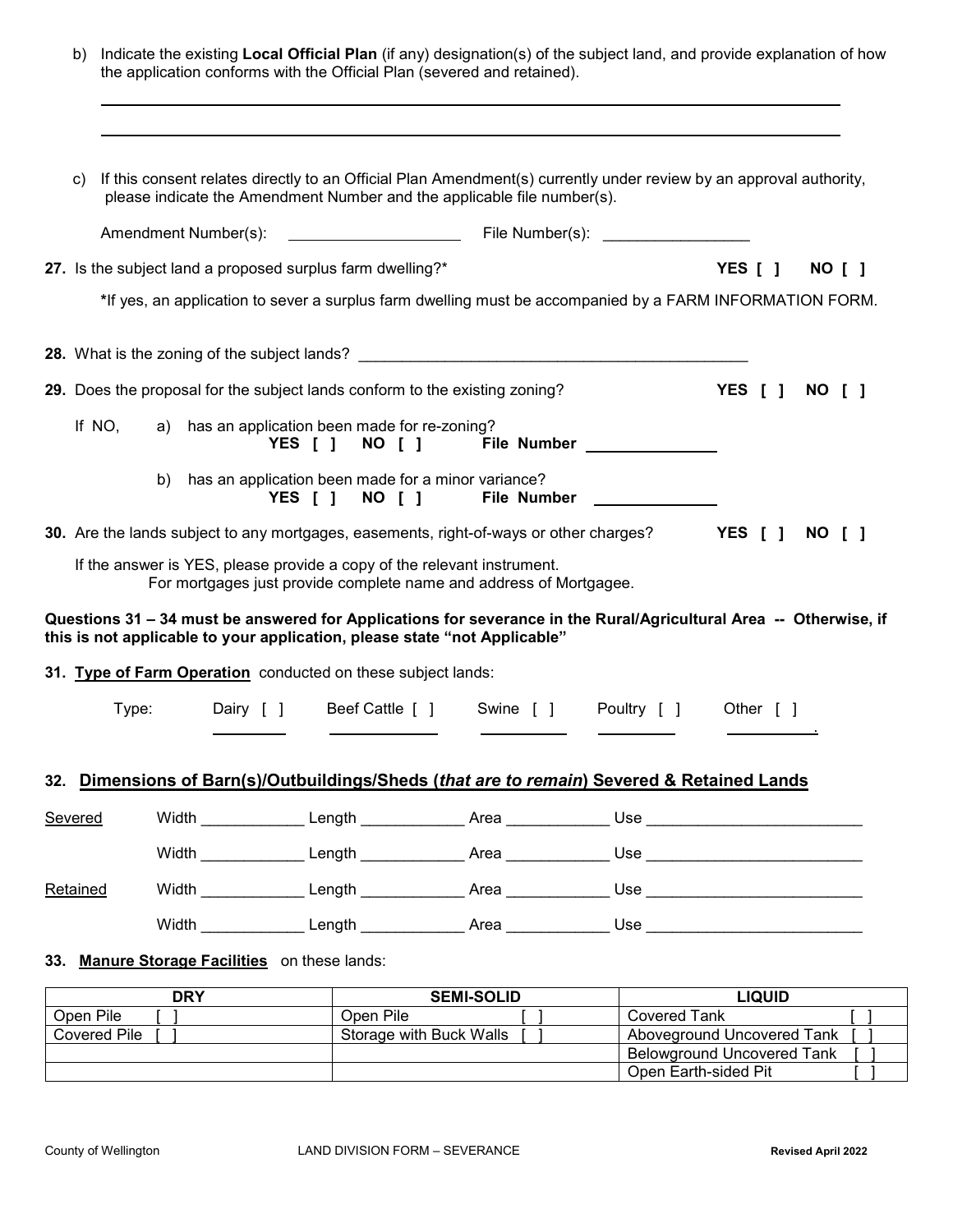| vpe                    | Name &<br>Drain<br>Area | Jutlet '<br>Location |
|------------------------|-------------------------|----------------------|
| <b>Municipal Drain</b> |                         | Owner's Lands        |
| <b>Field Drain</b>     |                         | Neighbours Lands     |
|                        |                         | <b>River/Stream</b>  |

#### **35. Source Water Protection Plan**

Is the subject land within a Wellhead Protection Area, Issue Contributing Area, or Intake Protection Zone of a Source<br>Protection Plan in effect? (www.wellingtonwater.ca) Protection Plan in effect? [\(www.wellingtonwater.ca\)](http://www.wellingtonwater.ca/)

If YES, please complete the [Source Water Protection Form](https://www.wellington.ca/en/resident-services/resources/Planning/Development-Applications/Source-Water-Protection-Application-June-2018.pdf) and submit with your application.

**36.** Have you had a pre-consultation meeting with **County Planning Staff** before filling out this application form? **Please refer to instruction page.**

| YES [ ] |  | NO [ ] |  |
|---------|--|--------|--|
|         |  |        |  |

If yes, please indicate the person you have met/spoken to: \_\_\_\_\_\_\_\_\_\_\_\_\_\_\_\_\_\_\_\_\_

**37. If you wish to provide some further information** that may assist the Planning and Land Division Committee in evaluating your application, please provide by a letter and attach it to this application.

#### **NOTES:**

- 1. **One original completed application and two original sketches must be filed with the County of Wellington Planning and Land Division office.** Please provide sketch no larger than 11" x 17".
- 2. The location of the lands (severed & retained) which are the subject of the application must also be shown on the Surveyor's sketch or on an attached "Key Map" and included with the application.
- 3. Since the filing fee for applications for consent change from time to time, please contact the Planning and Land Division office for current fee information. This fee may be paid in cash or by cheque payable to the County of Wellington.
- 4. Additional information about the process, about any particular application or obtaining application forms may be obtained by attending at the County of Wellington Administration Centre, 74 Woolwich Street, Guelph Ontario N1H 3T9, by telephone at 519-837-2600, ext. 2170; or by facsimile (fax) at 519-837-3875.
- 5. Generally, regular severance application forms are also available at the local municipal office.
- 6. Some municipalities may require the applicant to complete a pre-consultation prior to the Municipality's submitting comments to the County of Wellington Planning and Land Division Committee. Please check with your local municipality on this matter.
- 7. If the applicant is a Corporation, then the applicant's Declaration or if applicable, the Owner's authorization too, must be signed by an officer of the corporation who has authority to bind the corporation; or the corporation's seal must be affixed.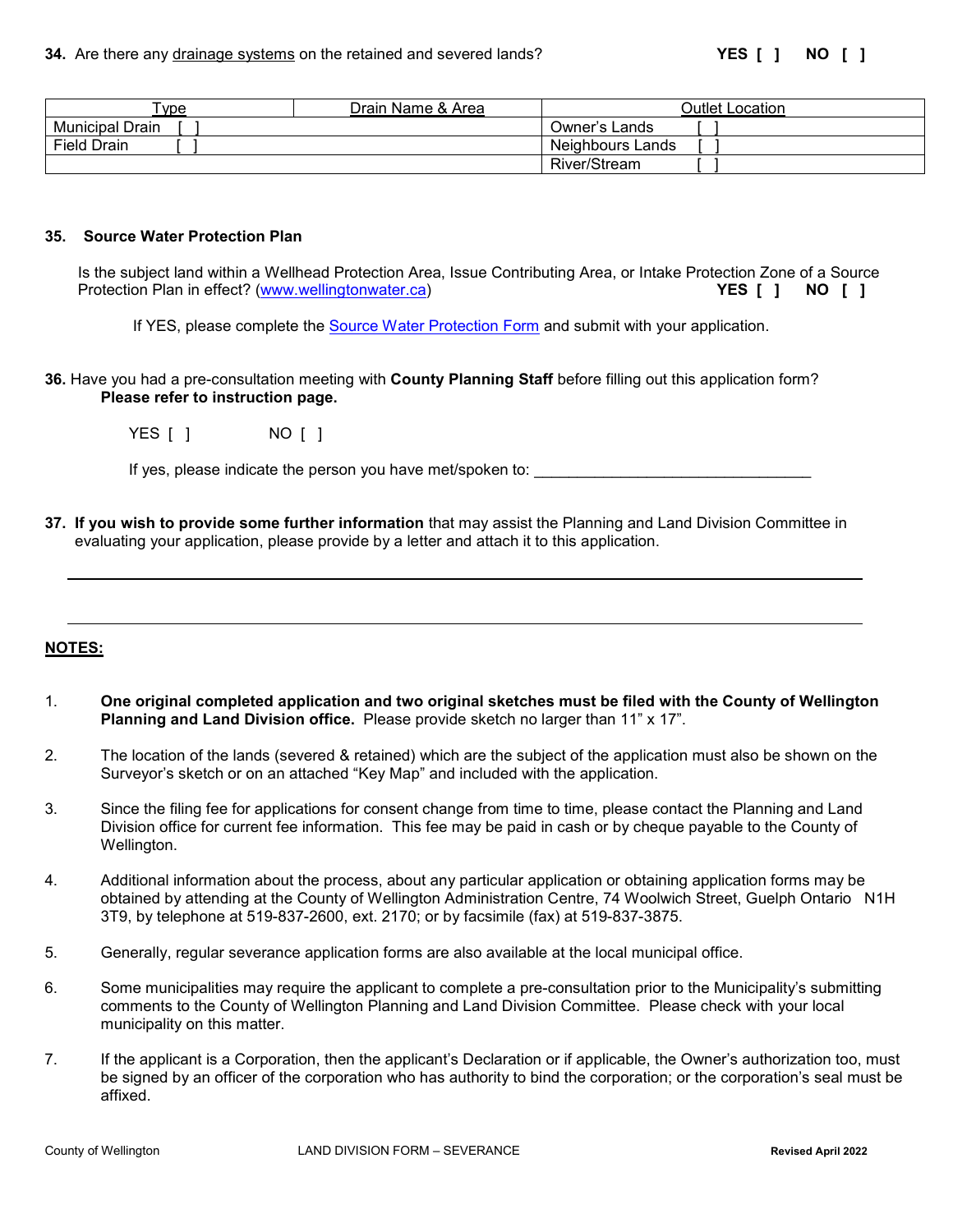## **OWNER'S/PURCHASER'S AUTHORIZATION:**

|                      |                                                                                     | The Owner/Purchaser must complete the following to authorize applicant, agent or solicitor to act on their behalf.                                                                                                                         |
|----------------------|-------------------------------------------------------------------------------------|--------------------------------------------------------------------------------------------------------------------------------------------------------------------------------------------------------------------------------------------|
| <b>NOTE:</b>         |                                                                                     | If more than one owner/purchaser is listed in item #2 of this application, then all owners/purchasers must<br>sign this authorization section of the application form or by a letter of authorization duly signed.                         |
|                      | authority to bind the corporation.                                                  | If the Owner/Purchaser is a corporation, the authorization must be by an officer of the corporation who has                                                                                                                                |
|                      |                                                                                     |                                                                                                                                                                                                                                            |
|                      |                                                                                     | example and the set of the set of the set of the set of the set of the set of the set of the set of the set of the set of the set of the set of the set of the set of the set of the set of the set of the set of the set of t             |
|                      |                                                                                     |                                                                                                                                                                                                                                            |
|                      | Is authorized to submit an application for consent on my (our) behalf.              | ,我们也不会有什么。""我们的人,我们也不会有什么?""我们的人,我们也不会有什么?""我们的人,我们也不会有什么?""我们的人,我们也不会有什么?""我们的人                                                                                                                                                           |
|                      |                                                                                     | Signature(s) of Registered Owner(s)/Purchasers or Corporation's Officer                                                                                                                                                                    |
|                      |                                                                                     | <b>APPLICANT'S DECLARATION</b><br>This must be completed by the Applicant for the proposed consent                                                                                                                                         |
|                      |                                                                                     | I, (we)<br>of the                                                                                                                                                                                                                          |
|                      |                                                                                     | the County/Region of the County/Region of the County of the County of the County of the County of the County of the County of the County of the County of the County of the County of the County of the County of the County o             |
|                      |                                                                                     | Solemnly declare that all example and the set of the set of the set of the set of the set of the set of the set of the set of the set of the set of the set of the set of the set of the set of the set of the set of the set              |
|                      | the statements contained in this application for consent for (property description) |                                                                                                                                                                                                                                            |
|                      | <b>CANADA EVIDENCE ACT.</b>                                                         | And all the supporting documents are true, and I, (we), make this solemn declaration conscientiously believing it to<br>be true and complete, and knowing that it is of the same force and effect as if made under oath, and virtue of the |
|                      | <b>DECLARED before me at the</b>                                                    |                                                                                                                                                                                                                                            |
|                      | Of                                                                                  | (Owner/Purchaser or Applicant)                                                                                                                                                                                                             |
|                      |                                                                                     |                                                                                                                                                                                                                                            |
|                      | County/Region of County/Region of                                                   |                                                                                                                                                                                                                                            |
|                      | This _______ day of _____________ 20 ___                                            | (Owner/Purchaser or Applicant)                                                                                                                                                                                                             |
| County of Wellington | <b>Commissioner of Oaths</b><br>LAND DIVISION FORM - SEVERANCE                      | Printed Commissioner's, etc. Name<br><b>Revised April 2022</b>                                                                                                                                                                             |